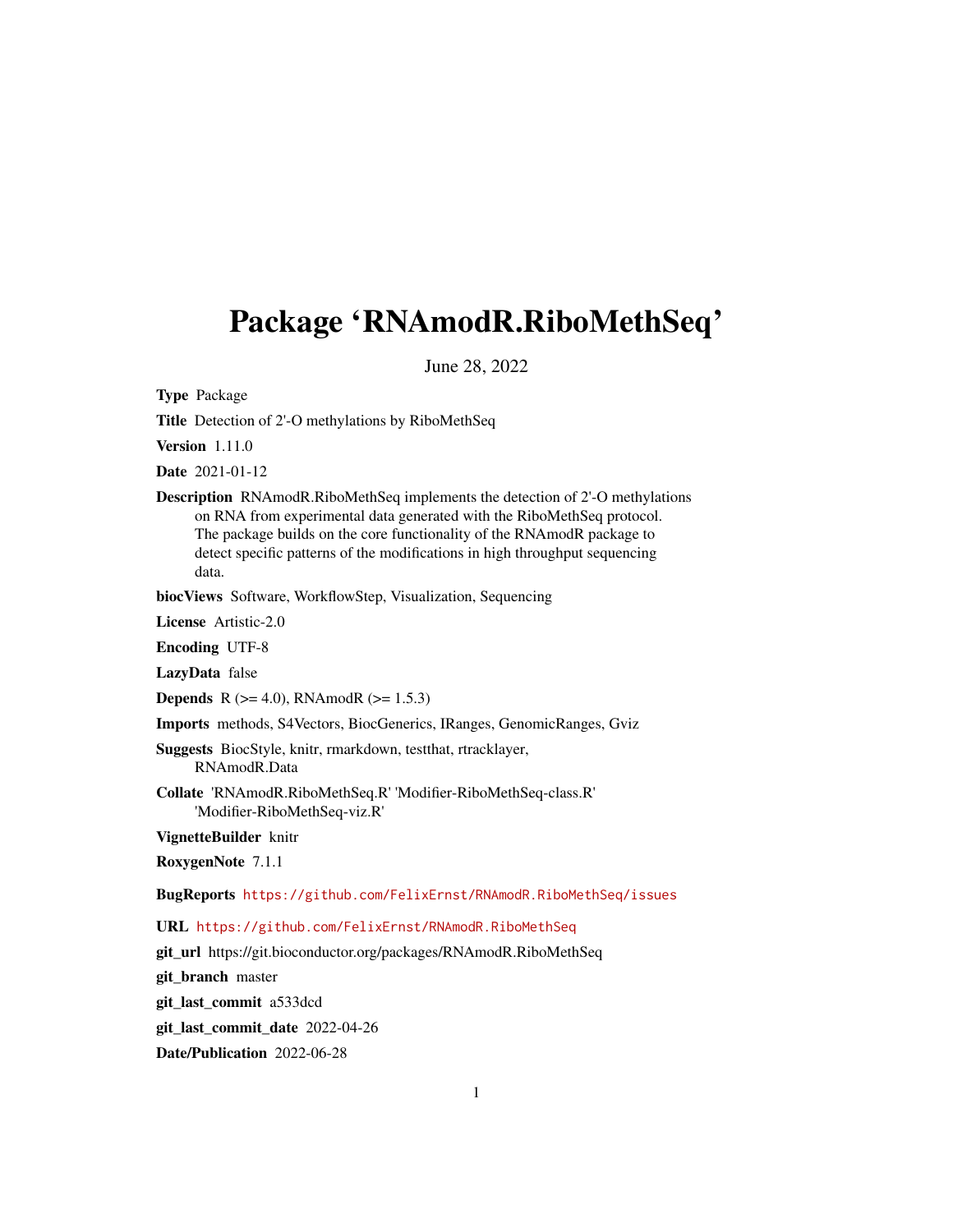<span id="page-1-0"></span>Author Felix G.M. Ernst [aut, cre] (<<https://orcid.org/0000-0001-5064-0928>>), Denis L.J. Lafontaine [ctb, fnd]

Maintainer Felix G.M. Ernst <felix.gm.ernst@outlook.com>

## R topics documented:

| -8 |
|----|
|    |
|    |

ModRiboMethSeq *ModRiboMethSeq class to analyze RiboMethSeq data*

#### **Description**

Among the various post-transcriptional RNA modifications, 2'-O methylations are quite common in rRNA and tRNA. They confere resistance to alkaline degradation by preventing a nucleophilic attack on the 3'-phosphate especially in flexible RNA, which is fascilitated by high pH conditions. This property can be queried using a method called RiboMethSeq (Birkedahl et al. 2015, Marchand et al. 2017) for which RNA is treated in alkaline conditions and RNA fragments are used to prepare a sequencing library.

At position containing a 2'-O methylations, read ends are less frequent, which is used to detect and score the2'-O methylations.

dataType is "ProtectedEndSequenceData":

The ModRiboMethSeq class uses the the [ProtectedEndSequenceData](#page-0-0) class to store and aggregate data along the transcripts. The calculated scores follow the nomenclature of Birkedahl et al. (2015) with the names scoreRMS (default), scoreA, scoreB and scoreMean.

The ScoreMax as described by Marchand et al. (2017) are not implemented, yet, since an unambigeous description is not available from the literature.

The ScoreMean as described by Galvanin et al. (2018) is implemented. However, use with caution, since the description is not unambigeous. Currently it is calculated as as: 1 - (n / mean(areaL + areaR)). (n: counts at position, areaL: counts from x position upstream, areaR: counts from x position downstream)

Only samples named treated are used for this analysis. Normalization to untreated samples is currently not used.

The ModRiboMethSeq5 class can be used as well. However, as SequenceData the [End5SequenceData](#page-0-0) is employed using only the 5'-end positions of reads.

#### Usage

```
ModRiboMethSeq(x, annotation = NA, sequences = NA, seqinfo = NA, \ldots)
```
ModSetRiboMethSeq(x, annotation = NA, sequences = NA, seqinfo = NA,  $\dots$ )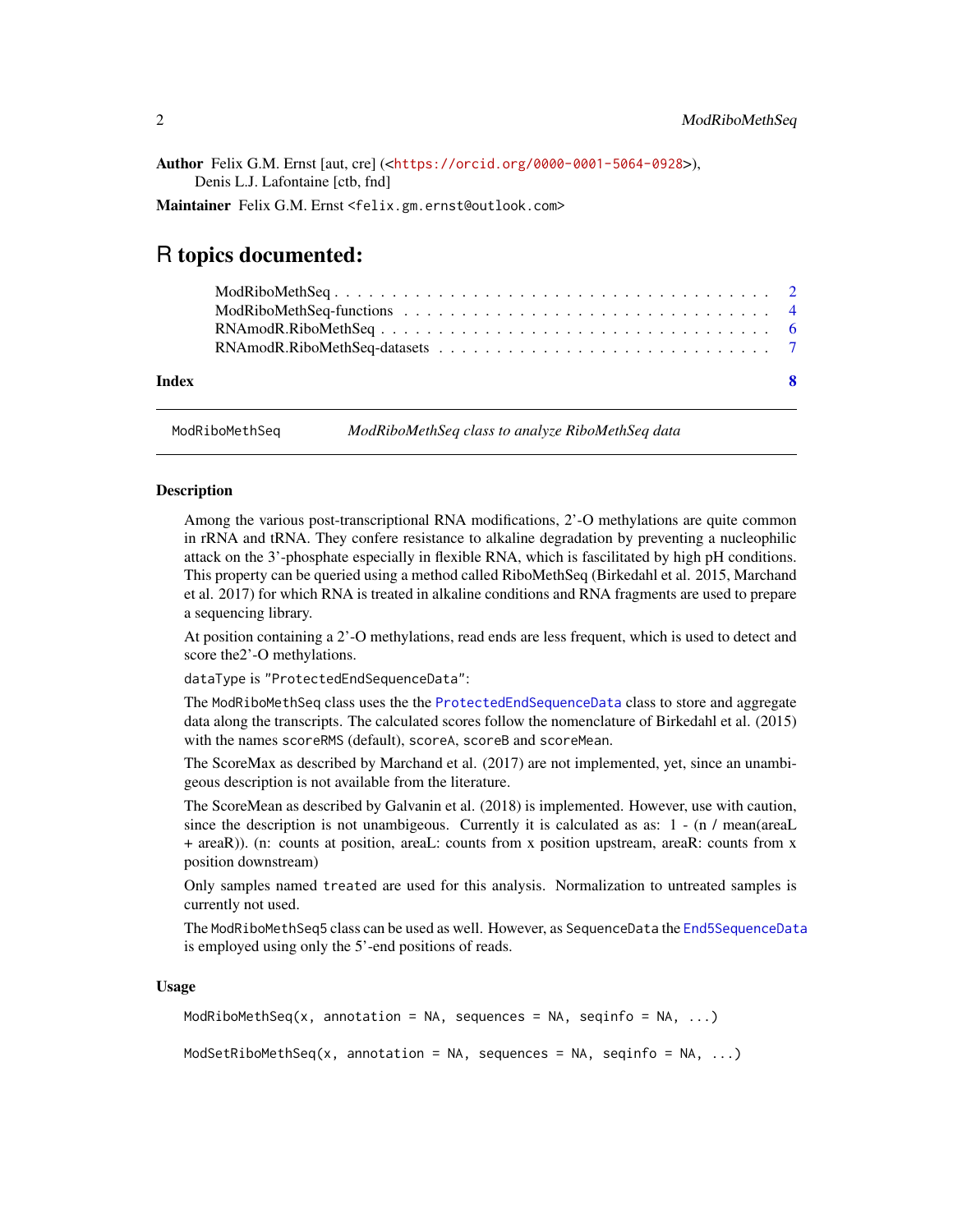## <span id="page-2-0"></span>Arguments

| х          | the input which can be of the different types depending on whether a ModRiboMethSeq<br>or a ModSetRiboMethSeq object is to be constructed. For more information have<br>a look at the documentation of the Modifier and ModifierSet classes.                                                                                             |
|------------|------------------------------------------------------------------------------------------------------------------------------------------------------------------------------------------------------------------------------------------------------------------------------------------------------------------------------------------|
| annotation | annotation data, which must match the information contained in the BAM files.<br>This is parameter is only required if x if not a Modifier object.                                                                                                                                                                                       |
| sequences  | sequences matching the target sequences the reads were mapped onto. This<br>must match the information contained in the BAM files. This is parameter is<br>only required if x if not a Modifier object.                                                                                                                                  |
| seqinfo    | An optional Seqinfo argument or character vector, which can be coerced to one,<br>to subset the sequences to be analyzed on a per chromosome basis.                                                                                                                                                                                      |
| .          | Optional arguments overwriting default values, which are                                                                                                                                                                                                                                                                                 |
|            | • weights: The weights used for calculating the scores B and RMS (default:<br>weights = $c(0.9, 1, 0, 1, 0.9)$ .                                                                                                                                                                                                                         |
|            | • flanking Region: The size of the flanking region used for calculation of score<br>A as an integer value (default: flankingRegion = 6L).                                                                                                                                                                                                |
|            | • minSignal: The minimal signal at the position as integer value (default:<br>minSignal = 10L). If the reaction is very specific a lower value and even<br>0L may need to be used.                                                                                                                                                       |
|            | • minScoreA: minimum for score A to identify 2'-O methylated positions de<br>novo (default: minScoreA = $0.6$ ).                                                                                                                                                                                                                         |
|            | • minScoreB: minimum for score B to identify 2'-O methylated positions de<br>novo (default: $minScoreB = 3.0$ ).                                                                                                                                                                                                                         |
|            | • minScoreRMS: minimum for score RMS to identify 2'-O methylated posi-<br>tions de novo (default: $minScoreRMS = 0.75$ ).                                                                                                                                                                                                                |
|            | • minScoreMean: minimum for ScoreMean to identify 2'-O methylated po-<br>sitions de novo (default: minScoreMean = $0.75$ ).                                                                                                                                                                                                              |
|            | • flanking Region Mean: The size of the flanking region used for calculation<br>of ScoreMean as an integer value (default: flankingRegionMean = 2L).                                                                                                                                                                                     |
|            | • scoreOperator: how the minimal score should be used as logical operator.<br>"&" requires all minimal values to be exceeded, whereas "I" detects posi-<br>tions, if at least one minimal values is exceeded (default: scoreOperator<br>$=$ "&").                                                                                        |
|            | • maxLength: The default read length. Reads with this length or longer are<br>discarded, since they represent non-fragemented reads. This might need<br>to be adjusted for individual samples dending on the experimental condi-<br>tions. This is argument is passed on to ProtectedEndSequenceData (de-<br>fault: $maxLength = 50L$ ). |
|            | • other arguments which are passed on to ProtectedEndSequenceData.                                                                                                                                                                                                                                                                       |
|            | To disable minimal values for modification calling, set them to 0. It is not ad-<br>vised to set them all to 0.                                                                                                                                                                                                                          |

## Value

a ModRiboMethSeq or ModSetRiboMethSeq object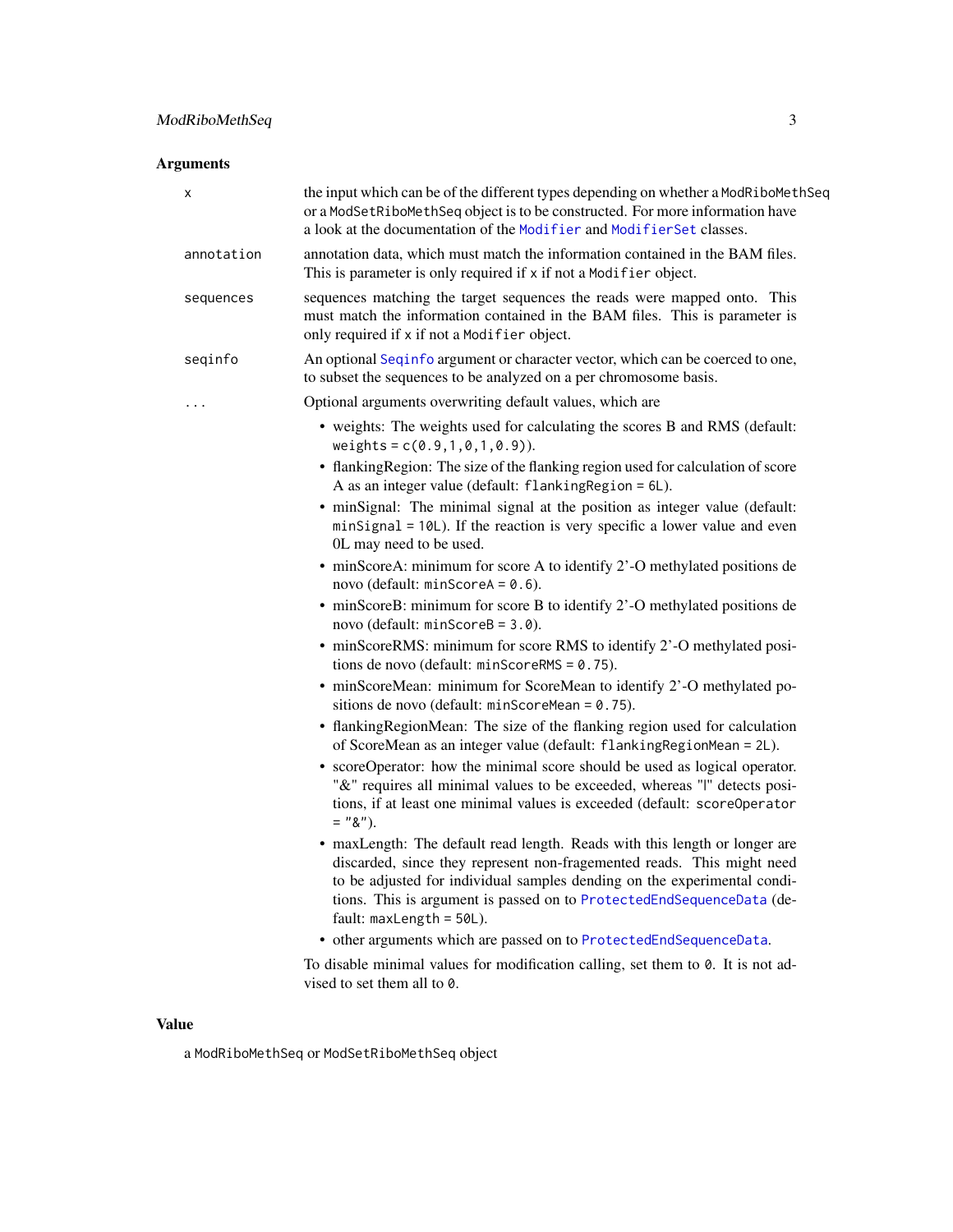#### <span id="page-3-0"></span>Author(s)

Felix G.M. Ernst [aut]

#### References

- Birkedal U, Christensen-Dalsgaard M, Krogh N, Sabarinathan R, Gorodkin J, Nielsen H (2015): "Profiling of ribose methylations in RNA by high-throughput sequencing." Angewandte Chemie (International ed. in English) 54 (2), P. 451–455. DOI: [10.1002/anie.201408362.](https://doi.org/10.1002/anie.201408362)

- Marchand V, Ayadi L, El Hajj A, Blanloeil-Oillo F, Helm M, Motorin Y (2017): "High-Throughput Mapping of 2'-O-Me Residues in RNA Using Next-Generation Sequencing (Illumina RiboMethSeq Protocol)." Methods in molecular biology (Clifton, N.J.) 1562, P. 171–187. DOI: [10.1007/978-1-](https://doi.org/10.1007/978-1-4939-6807-7_12) [4939-6807-7\\_12.](https://doi.org/10.1007/978-1-4939-6807-7_12)

- Galvanin A, Ayadi L, Helm M, Motorin Y, Marchand V (2017): "Mapping and Quantification of tRNA 2'-O-Methylation by RiboMethSeq". Wajapeyee N., Gupta R. (eds) Epitranscriptomics. Methods in Molecular Biology (Humana Press, New York, NY) 1870, P. 273-295. DOI: [10.1007/978-1-4939-8808-2\\_21](https://doi.org/10.1007/978-1-4939-8808-2_21)

#### Examples

```
library(RNAmodR.Data)
library(rtracklayer)
annotation <- GFF3File(RNAmodR.Data.example.RMS.gff3())
sequences <- RNAmodR.Data.example.RMS.fasta()
files <- list("Sample1" = c(treated = RNAmodR.Data.example.RMS.1()),
              "Sample2" = c(treated = RNAmodR.DataFrameaxample.RMS.1())# Creating a Modifier object of type ModRiboMethSeq
mrms <- ModRiboMethSeq(files[[1]], annotation = annotation, sequences = sequences)
# Creating a ModifierSet object of type ModSetRiboMethSeq
msrms <- ModSetRiboMethSeq(files, annotation = annotation, sequences = sequences)
```
ModRiboMethSeq-functions

*Functions for ModRiboMethSeq*

#### <span id="page-3-1"></span>**Description**

All of the functions of [Modifier](#page-0-0) and the [ModifierSet](#page-0-0) classes are inherited by the ModRiboMethSeq and ModSetRiboMethSeq classes.

#### Usage

```
## S4 replacement method for signature 'ModRiboMethSeq'
settings(x) <- value
```

```
## S4 method for signature 'ModRiboMethSeq'
aggregateData(x)
```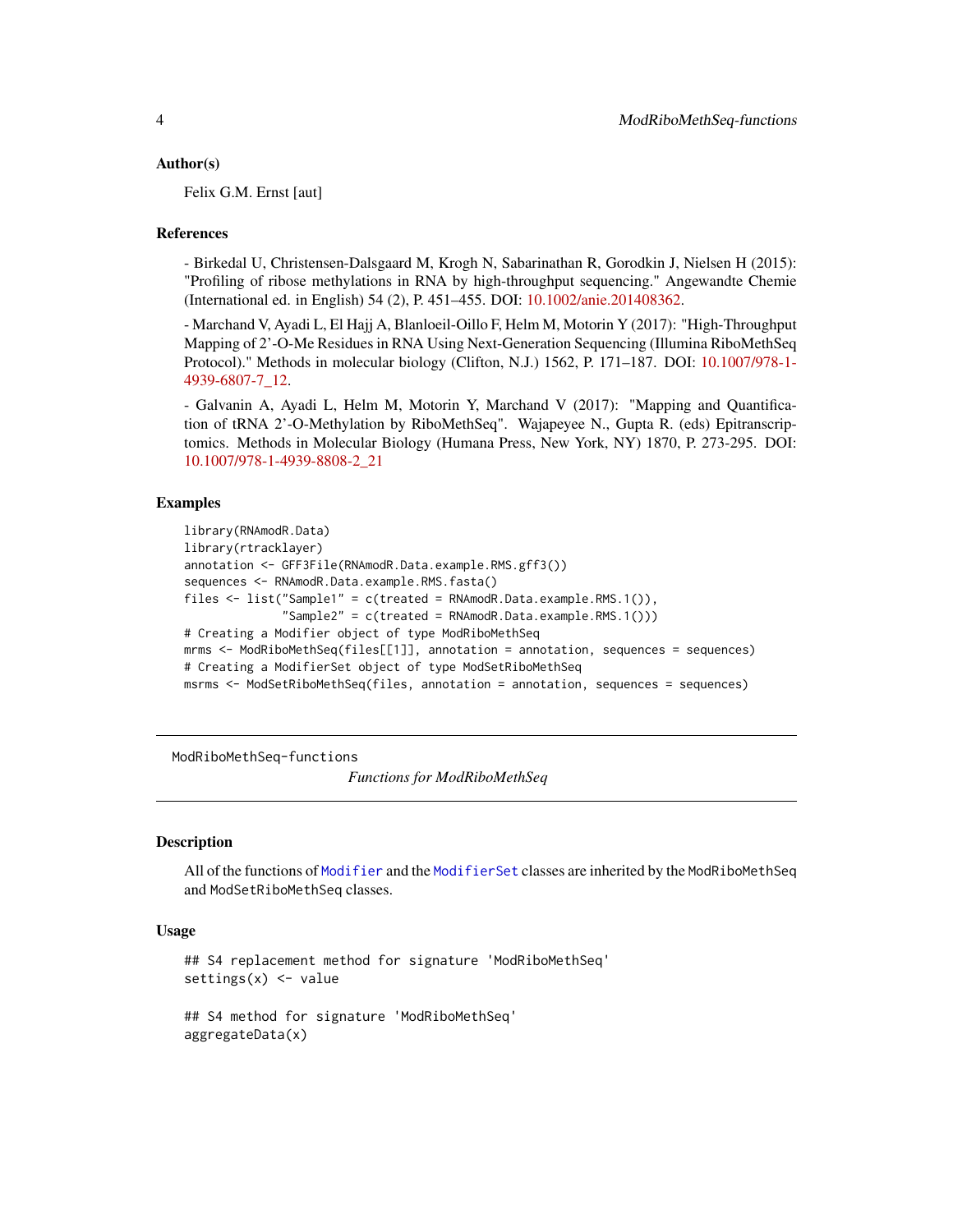```
## S4 method for signature 'ModRiboMethSeq'
findMod(x)
## S4 method for signature 'ModRiboMethSeq'
getDataTrack(x, name, type, ...)
## S4 method for signature 'ModRiboMethSeq,GRanges'
plotDataByCoord(
 x,
 coord,
  type = c("ends", "scoreA", "scoreB", "scoreRMS", "scoreMean"),
 window.size = 15L,
  ...
)
## S4 method for signature 'ModRiboMethSeq'
plotData(
 x,
 name,
  from = 1L,
 to = 30L,
  type = c("ends", "scoreA", "scoreB", "scoreRMS", "scoreMean"),
  ...
\mathcal{L}## S4 method for signature 'ModSetRiboMethSeq, GRanges'
plotDataByCoord(
 x,
 coord,
  type = c("scoreRMS", "ends", "scoreA", "scoreB", "scoreMean"),
 window.size = 15L,
  ...
\mathcal{L}## S4 method for signature 'ModSetRiboMethSeq'
plotData(
 x,
 name,
 from = 1L,
 to = 30L,
  type = c("scoreRMS", "ends", "scoreA", "scoreB", "scoreMean"),
  ...
\mathcal{L}
```
#### Arguments

x a [Modifier](#page-0-0) or a [ModifierSet](#page-0-0) object. For more details see also the man pages for the functions mentioned below.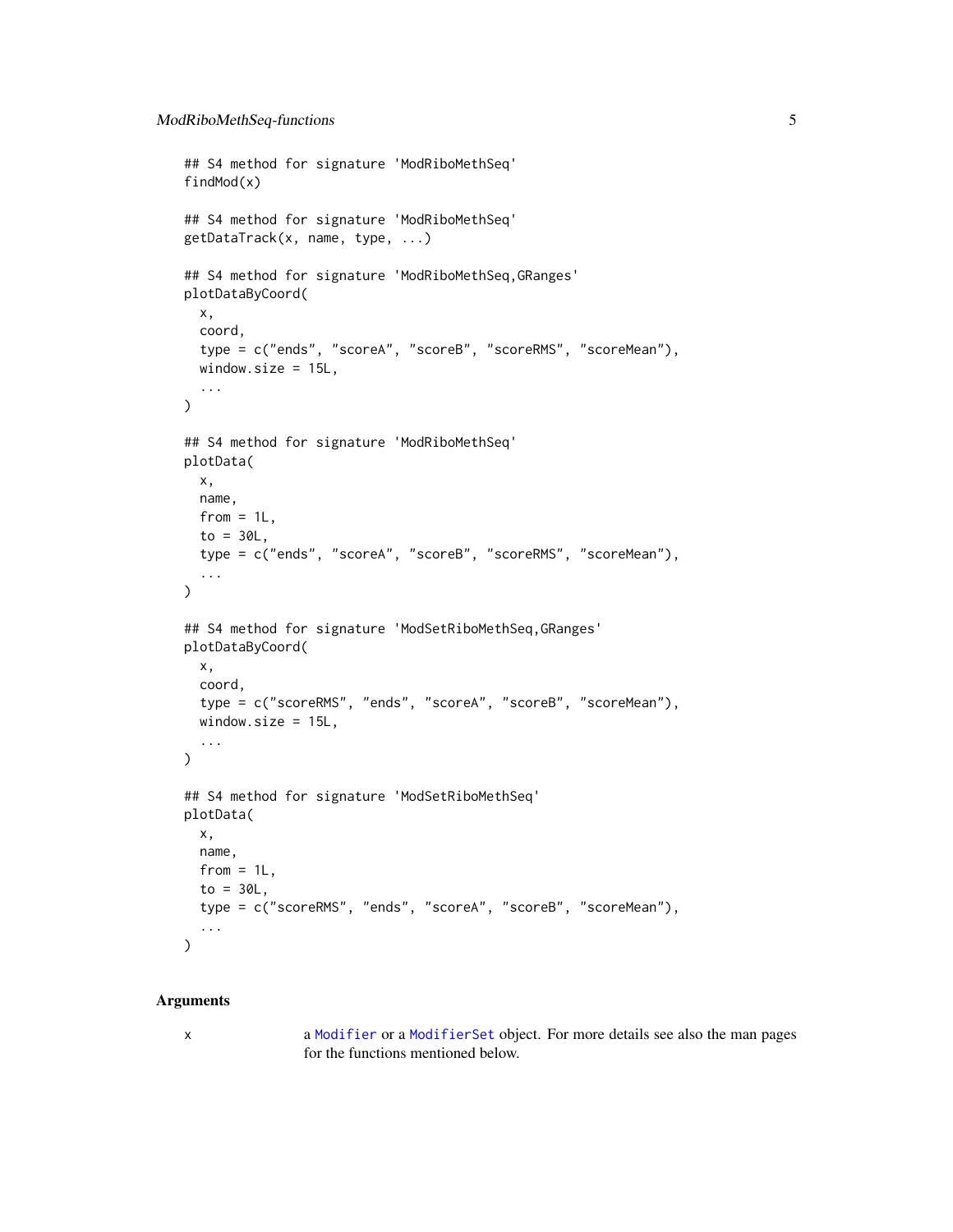```
settings
coord, name, from, to, type, window.size, ...
            See plotData
```
#### Details

ModRiboMethSeq specific arguments for [plotData](#page-3-1):

• colour - a named character vector of length = 4 for the colours of the individual histograms. The names are expected to be c("ends","scoreA","scoreB","scoreRMS","scoreMean")

#### Value

- settings See [settings](#page-3-1).
- aggregate See [aggregate](#page-3-1).
- modify See [modify](#page-3-1).
- getDataTrack a list of [DataTrack](#page-0-0) object.
- plotData See [plotDataByCoord](#page-3-1).
- plotDataByCoord See [plotDataByCoord](#page-3-1).

#### Examples

```
data(msrms,package="RNAmodR.RiboMethSeq")
mrms < - msrms[1]settings(mrms)
aggregate(mrms)
modify(mrms)
getDataTrack(mrms, "1", mainScore(mrms))
```
RNAmodR.RiboMethSeq *RNAmodR.RiboMethSeq*

### Description

'RNAmodR.RiboMethSeq' implements the detection of 2'-O methylations from RiboMethSeq data using the workflow and class the package 'RNAmodR' provides.

#### Author(s)

Felix G M Ernst [aut], Denis L J Lafontaine [fnd]

#### See Also

Further details are described in the man pages of the [Modifier](#page-0-0) object and the vignettes.

<span id="page-5-0"></span>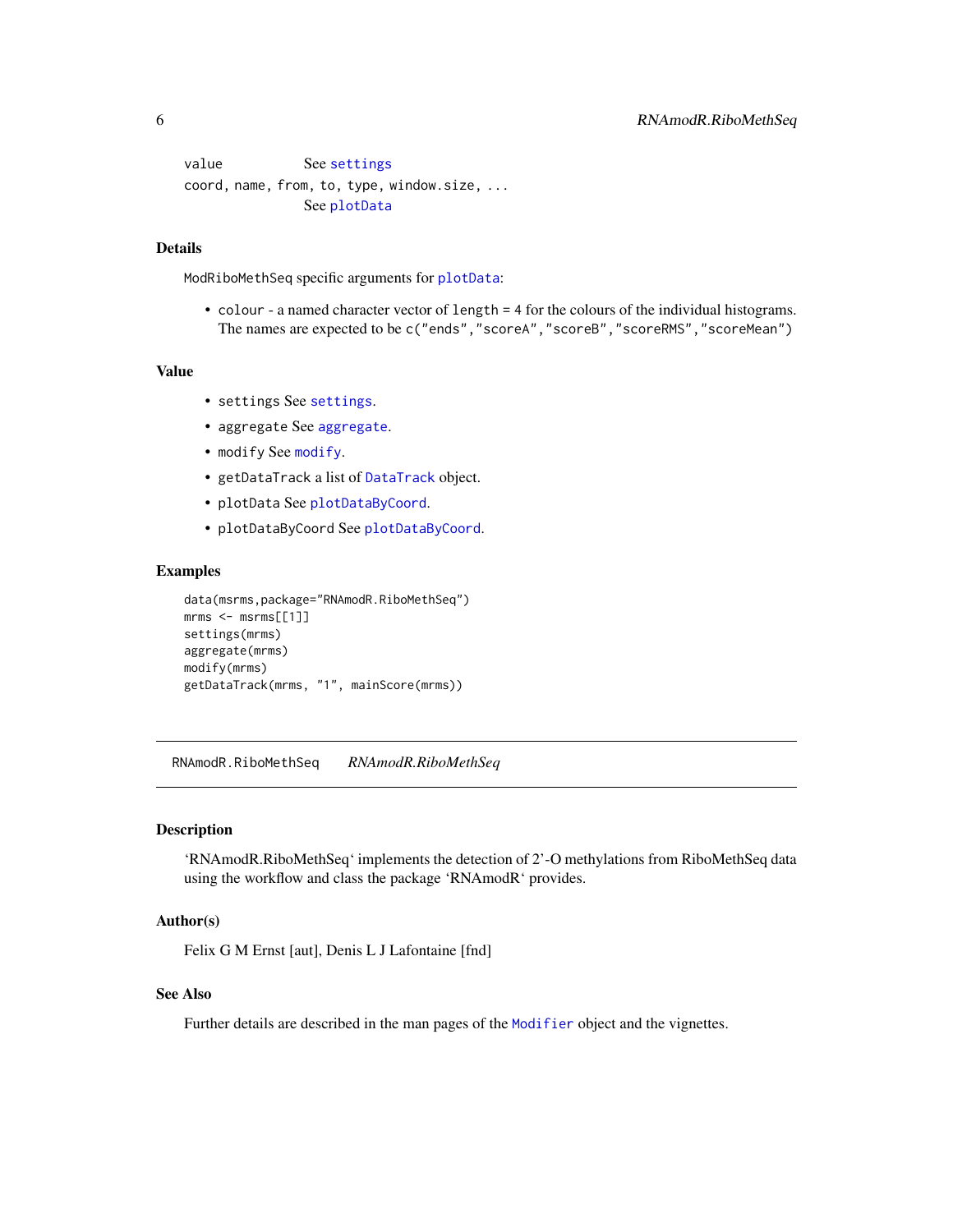<span id="page-6-0"></span>RNAmodR.RiboMethSeq-datasets

*Example data in the RNAmodR.RiboMethSeq package*

## Description

This contains an example ModifierSet object of type ModSetRiboMethSeq

## Usage

data(msrms)

## Format

a ModSetRiboMethSeq instance